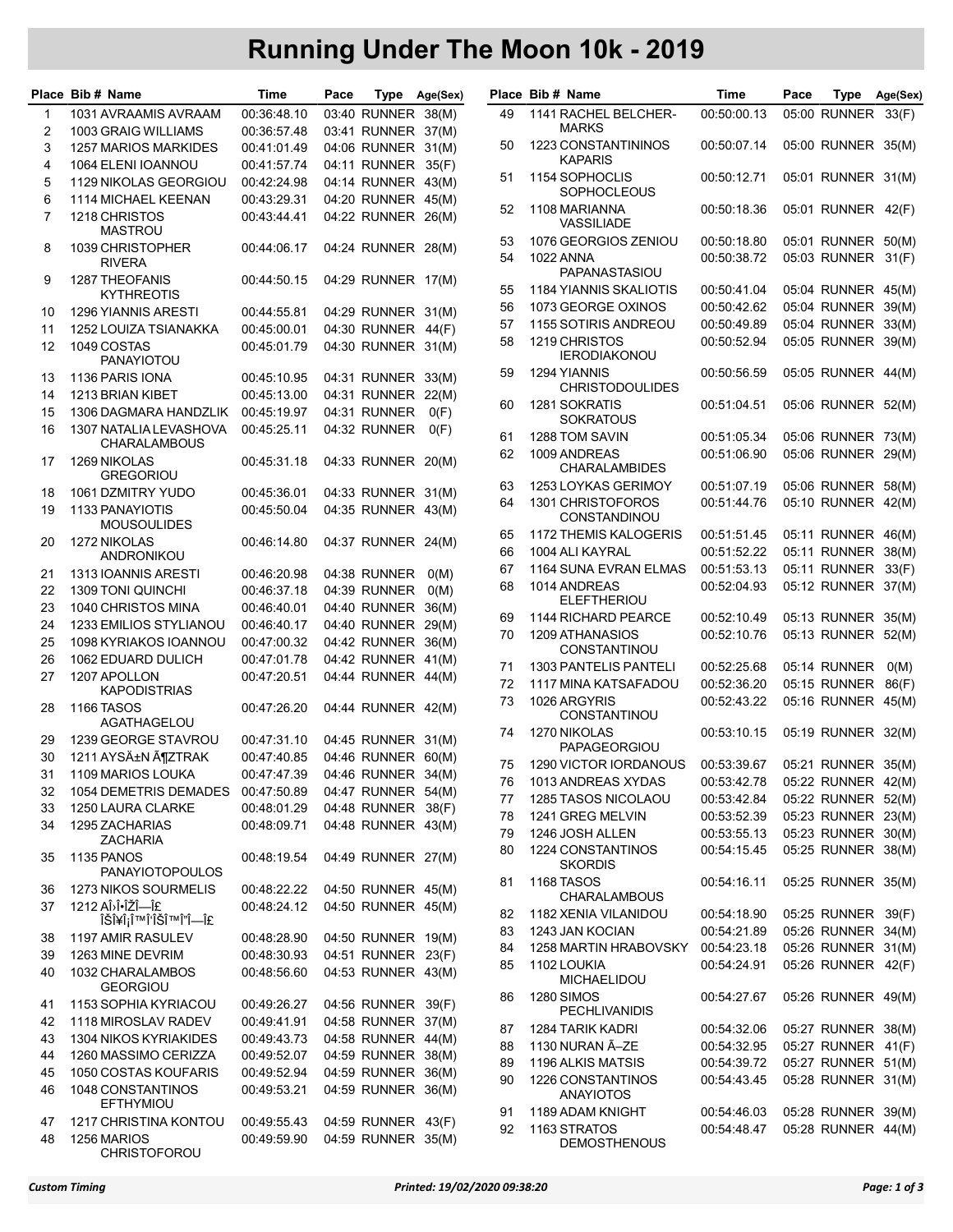## Running Under The Moon 10k - 2019

|            | Place Bib # Name                                                     | Time                       | Pace |                                          | Type Age(Sex) |            | Place Bib # Name                            | Time                       | Pace | Type                                     | Age(Sex) |
|------------|----------------------------------------------------------------------|----------------------------|------|------------------------------------------|---------------|------------|---------------------------------------------|----------------------------|------|------------------------------------------|----------|
| 93         | 1015 ANDREAS<br><b>KOLOKASIDES</b>                                   | 00:54:50.93                |      | 05:29 RUNNER 35(M)                       |               | 140        | 1298 THEOLOGIS<br><b>THEOLOGOU</b>          | 00:59:21.41                |      | 05:56 RUNNER 45(M)                       |          |
| 94<br>95   | 1276 OSMAN KARAL<br>1147 SARAH PEARCE                                | 00:54:50.96<br>00:54:51.23 |      | 05:29 RUNNER 40(M)<br>05:29 RUNNER       | 39(F)         | 141        | 1017 ANDREAS<br><b>STYLIANOU</b>            | 00:59:30.83                |      | 05:57 RUNNER 22(M)                       |          |
| 96         | 1299 MARINOS<br><b>ELEPHERIOU</b>                                    | 00:54:55.46                |      | 05:29 RUNNER 26(M)                       |               | 142        | 1160 STELIOS<br><b>XATZIXRISTOFI</b>        | 00:59:31.21                |      | 05:57 RUNNER 23(M)                       |          |
| 97         | 1089 JULIE-ANN PEART                                                 | 00:55:05.88                |      | 05:30 RUNNER 37(F)                       |               | 143        | 1234 ERINEOS<br><b>KPUTSAKOS</b>            | 00:59:34.67                |      | 05:57 RUNNER 58(M)                       |          |
| 98         | 1072 GAVRIELLA<br><b>HAZINGER</b>                                    | 00:55:09.77                |      | 05:30 RUNNER                             | 46(F)         | 144        | 1134 PANIKKOS VAKKOU                        | 00:59:38.85                |      | 05:57 RUNNER 35(M)                       |          |
| 99         | 1282 STEFANOS                                                        | 00:55:10.17                |      | 05:31 RUNNER 38(M)                       |               | 145        | 1259 MARY ARGYROU                           | 00:59:41.88                |      | 05:58 RUNNER 33(F)                       |          |
|            | <b>MAKRIDES</b>                                                      |                            |      |                                          |               | 146        | 1232 ELPIDA LOIZIDES                        | 00:59:44.66                |      | 05:58 RUNNER 55(F)                       |          |
| 100        | 1097 KYPRIANOS                                                       | 00:55:15.48                |      | 05:31 RUNNER 28(M)                       |               | 147        | 1271 NIKOLAS VARNAVAS                       | 00:59:47.25                |      | 05:58 RUNNER 35(M)                       |          |
|            | CONSTANDINOU                                                         |                            |      |                                          |               | 148        | <b>1178 VASILIS PRASTITIS</b>               | 00:59:49.87                |      | 05:58 RUNNER 25(M)                       |          |
| 101        | 1302 OMID HONAYOUN                                                   | 00:55:19.20                |      | 05:31 RUNNER                             | O(M)          | 149        | 1170 THEKLA                                 | 01:00:02.63                |      | 06:00 RUNNER 40(F)                       |          |
| 102        | 1278 PIERIS PIERIDES                                                 | 00:55:51.15                |      | 05:35 RUNNER 45(M)                       |               |            | <b>DEMETRIADOU</b>                          |                            |      |                                          |          |
| 103        | 1173 TOMáš FRAÅ^O                                                    | 00:55:53.42                |      | 05:35 RUNNER 28(M)                       |               | 150        | 1240 GEORGIOS ZARIFIS                       | 01:00:06.14                |      | 06:00 RUNNER 36(M)                       |          |
| 104        | 1034 CHRISTIANA<br><b>ANDREOU</b>                                    | 00:56:31.35                |      | 05:39 RUNNER 42(F)                       |               | 151        | 1123 NATALIE JOHNSON                        | 01:00:19.84                |      | 06:01 RUNNER 42(F)                       |          |
| 105        | 1204 ANTONIS                                                         | 00:56:37.33                |      | 05:39 RUNNER 39(M)                       |               | 152        | 1167 TASOS YIANNAKOU                        | 01:00:23.99                |      | 06:02 RUNNER 39(M)                       |          |
|            | <b>XENOPHONTOS</b>                                                   |                            |      |                                          |               | 153        | 1119 MYRTANI PIERI                          | 01:00:33.73                |      | 06:03 RUNNER 39(F)<br>06:03 RUNNER 35(F) |          |
| 106        | <b>1047 CONSTANTINOS</b><br><b>ARISTODEMOU</b>                       | 00:56:37.92                |      | 05:39 RUNNER 39(M)                       |               | 154        | 1245 JOSEPHINE<br><b>ANANIOU</b>            | 01:00:36.90                |      |                                          |          |
| 107        | 1045 CODY KENNEDY                                                    | 00:56:46.39                |      | 05:40 RUNNER 26(M)                       |               | 155        | 1012 ANDREAS NICOLAOU                       | 01:00:58.39                |      | 06:05 RUNNER 32(M)                       |          |
| 108        | 1236 GARY SHANAHAN                                                   | 00:56:46.39                |      | 05:40 RUNNER 57(M)                       |               | 156        | 1214 CHARALAMBOS<br>HADJICHARALAMBO         | 01:01:02.37                |      | 06:06 RUNNER 39(M)                       |          |
| 109        | 1185 YIANNOS                                                         | 00:56:47.11                |      | 05:40 RUNNER 41(M)                       |               |            | US                                          |                            |      |                                          |          |
|            | YIANNAKOU                                                            |                            |      |                                          |               | 157        | 1180 VICTORIA GEDDES                        | 01:01:04.78                |      | 06:06 RUNNER 41(F)                       |          |
| 110        | <b>1261 MICHALIS KITSIS</b>                                          | 00:56:47.15                |      | 05:40 RUNNER 46(M)                       |               |            | <b>MOUZAKI</b>                              |                            |      |                                          |          |
| 111        | 1005 ANA TOLEDO                                                      | 00:56:47.47                |      | 05:40 RUNNER                             | 39(F)         | 158        | 1016 ANDREAS CHRISTOU                       | 01:01:15.43                |      | 06:07 RUNNER 40(M)                       |          |
| 112        | 1065 EMMA GOGNA                                                      | 00:56:48.06                |      | 05:40 RUNNER 45(F)                       |               | 159        | 1186 YIANNOS                                | 01:01:23.21                |      | 06:08 RUNNER 54(M)                       |          |
| 113        | 1231 EKATERINA DUDOVA                                                | 00:56:48.66                |      | 05:40 RUNNER                             | 33(F)         |            | TSITSEKKOS                                  |                            |      |                                          |          |
| 114        | 1023 ANTONIS BONIS                                                   | 00:56:55.14                |      | 05:41 RUNNER 47(M)                       |               | 160        | 1103 MARIA LOGGINOU                         | 01:01:34.60                |      | 06:09 RUNNER 45(F)                       |          |
| 115        | 1305 PERIVOLARI<br><b>DESPOINA</b>                                   | 00:56:57.66                |      | 05:41 RUNNER                             | O(F)          | 161        | 1149 SAVVAS<br><b>MAKRINIKOLAS</b>          | 01:01:36.72                |      | 06:09 RUNNER 43(M)                       |          |
| 116        | 1312 ALEXANDER<br><b>NAVROTSKIY</b>                                  | 00:57:00.51                |      | 05:42 RUNNER 33(M)                       |               | 162        | 1142 REBECCA<br><b>GRANVILLE</b>            | 01:01:36.96                |      | 06:09 RUNNER 45(F)                       |          |
| 117        | 1143 REGIS MARCOUCILLI                                               | 00:57:12.17                |      | 05:43 RUNNER 45(M)                       |               | 163        | 1247 KHUMAR                                 | 01:01:37.09                |      | 06:09 RUNNER 31(F)                       |          |
| 118        | 1315 MARIOS RIALAS                                                   | 00:57:15.06                |      | 05:43 RUNNER                             | O(M)          |            | <b>HUMBATOVA</b>                            |                            |      |                                          |          |
| 119        | 1188 ZOI PAPANASTASIOU                                               | 00:57:18.47                |      | 05:43 RUNNER 35(F)                       |               | 164        | 1137 PAVLOS LEPTOS                          | 01:01:44.30                |      | 06:10 RUNNER 33(M)                       |          |
| 120        | 1010 ANDREAS IOANNOU                                                 | 00:57:23.80                |      | 05:44 RUNNER 29(M)                       |               | 165        | 1091 KATERINA<br><b>CHRISTODOULOU</b>       | 01:01:45.80                |      | 06:10 RUNNER 37(F)                       |          |
| 121        | 1311 ANDREAS                                                         | 00:57:24.02                |      | 05:44 RUNNER 51(M)                       |               |            | 166 1074 GEORGE LAMBROU                     | 01:01:46.60                |      | 06:10 RUNNER 40(M)                       |          |
|            | <b>NEOPHYTOU</b>                                                     |                            |      |                                          |               | 167        | 1128 NICOLETTA MICHAEL                      | 01:01:51.65                |      | 06:11 RUNNER 38(F)                       |          |
| 122        | 1069 FANOS HADJIVASILI                                               | 00:57:28.37                |      | 05:44 RUNNER 49(M)                       |               | 168        | 1111 MARIOS KOGOROZI                        | 01:01:53.97                |      | 06:11 RUNNER 39(M)                       |          |
| 123<br>124 | 1115 MICHALIS POUROS<br>1060 DINOS                                   | 00:57:36.88<br>00:57:37.41 |      | 05:45 RUNNER 45(M)<br>05:45 RUNNER 54(M) |               | 169        | 1029 ATHANASIA SIAMMA                       | 01:02:02.60                |      | 06:12 RUNNER 53(F)                       |          |
|            | <b>CHARALAMBOUS</b>                                                  |                            |      |                                          |               | 170        | 1191 AIOLOS TSISMETZIS                      | 01:02:03.12                |      | 06:12 RUNNER 30(M)                       |          |
| 125        | 1068 EVI AVDI                                                        | 00:57:37.81                |      | 05:45 RUNNER 37(F)                       |               | 171        | 1078 GORKEM BULUNC                          | 01:02:10.42                |      | 06:13 RUNNER 41(M)                       |          |
| 126        | 1087 JENNIFER TIDMAN                                                 | 00:57:48.72                |      | 05:46 RUNNER 40(F)                       |               | 172        | 1264 NATALIE MANSFIELD                      | 01:02:16.23                |      | 06:13 RUNNER 33(F)                       |          |
| 127        | 1277 PANAGIWTIS                                                      | 00:57:50.18                |      | 05:47 RUNNER 42(M)                       |               | 173        | 1120 NASH SCHOOLEY                          | 01:02:28.83                |      | 06:14 RUNNER 39(M)                       |          |
|            | <b>TOMPAZOS</b>                                                      |                            |      |                                          |               | 174        | 1242 IGOR MAKAROV                           | 01:02:29.96                |      | 06:14 RUNNER 35(M)                       |          |
| 128        | 1248 KYRIACOS                                                        | 00:58:08.90                |      | 05:48 RUNNER 38(M)                       |               | 175        | 1028 ARISTOS STAVROU                        | 01:02:33.54                |      | 06:15 RUNNER 40(M)                       |          |
|            | <b>HADJIYIANNIS</b>                                                  |                            |      |                                          |               | 176        | 1199 ANDREW BIGGINS                         | 01:02:33.63                |      | 06:15 RUNNER 36(M)                       |          |
| 129        | 1084 JAN KOLESAR                                                     | 00:58:29.82                |      | 05:50 RUNNER 41(M)                       |               | 177        | 1081 INES BLASCO                            | 01:02:37.07                |      | 06:15 RUNNER 47(F)                       |          |
| 130        | 1181 XARIS<br><b>CHARALAMBOUS</b>                                    | 00:58:39.95                |      | 05:51 RUNNER 45(M)                       |               | 178        | 1030 ATHENA FTELLECHA                       | 01:02:42.39                |      | 06:16 RUNNER 46(F)                       |          |
| 131        | 1308 IOANNA EVAGOROU                                                 | 00:58:41.21                |      | 05:52 RUNNER 27(F)                       |               | 179        | 1200 ANDYS                                  | 01:03:08.08                |      | 06:18 RUNNER 19(M)                       |          |
| 132        | 1080 HANNAH BEAVEN                                                   | 00:58:55.20                |      | 05:53 RUNNER 30(F)                       |               |            | <b>CHARALAMBOUS</b>                         |                            |      |                                          |          |
| 133        | 1158 STAVROS ARODITES                                                | 00:58:56.48                |      | 05:53 RUNNER 43(M)                       |               | 180<br>181 | 1221 CHRISTOS ELIA<br>1206 ANTONIS KIRMIZIS | 01:03:43.86<br>01:03:50.01 |      | 06:22 RUNNER 37(M)<br>06:23 RUNNER 44(M) |          |
| 134        | 1100 LEFTERIS CHRISTOU                                               | 00:59:00.50                |      | 05:54 RUNNER 53(M)                       |               | 182        | 1238 GEORGE KASSINIS                        | 01:03:50.70                |      | 06:23 RUNNER 53(M)                       |          |
| 135        | 1262 MICHALIS                                                        | 00:59:06.34                |      | 05:54 RUNNER 26(M)                       |               | 183        | 1148 SAVVAS ANDREOU                         | 01:03:51.44                |      | 06:23 RUNNER 43(M)                       |          |
|            | <b>CONSTANTINOU</b>                                                  |                            |      |                                          |               | 184        | 1293 YIANNAKIS                              | 01:03:51.85                |      | 06:23 RUNNER 48(M)                       |          |
| 136<br>137 | 1229 COSTAS DALITIS<br>1227 CONSTANTINOS                             | 00:59:06.48<br>00:59:07.43 |      | 05:54 RUNNER 29(M)<br>05:54 RUNNER 26(M) |               |            | <b>MYLONAS</b>                              |                            |      |                                          |          |
|            | ZAVALLI                                                              |                            |      |                                          |               | 185<br>186 | 1237 GEORGE VESSIARIS<br>1044 CHRYSOSTOMOS  | 01:03:52.93<br>01:03:53.09 |      | 06:23 RUNNER 38(M)<br>06:23 RUNNER 44(M) |          |
| 138<br>139 | 1079 HAKAN KORSAN<br>1086 JEMMA HYNES                                | 00:59:12.35<br>00:59:18.25 |      | 05:55 RUNNER 43(M)<br>05:55 RUNNER 35(F) |               |            | <b>CHRYSOSTOMOU</b>                         |                            |      |                                          |          |
|            |                                                                      |                            |      |                                          |               |            | 187 1310 NATALIE WALKER                     | 01:03:53.09                |      | 06:23 RUNNER 28(F)                       |          |
|            | <b>Custom Timing</b><br>Printed: 19/02/2020 09:38:20<br>Page: 2 of 3 |                            |      |                                          |               |            |                                             |                            |      |                                          |          |